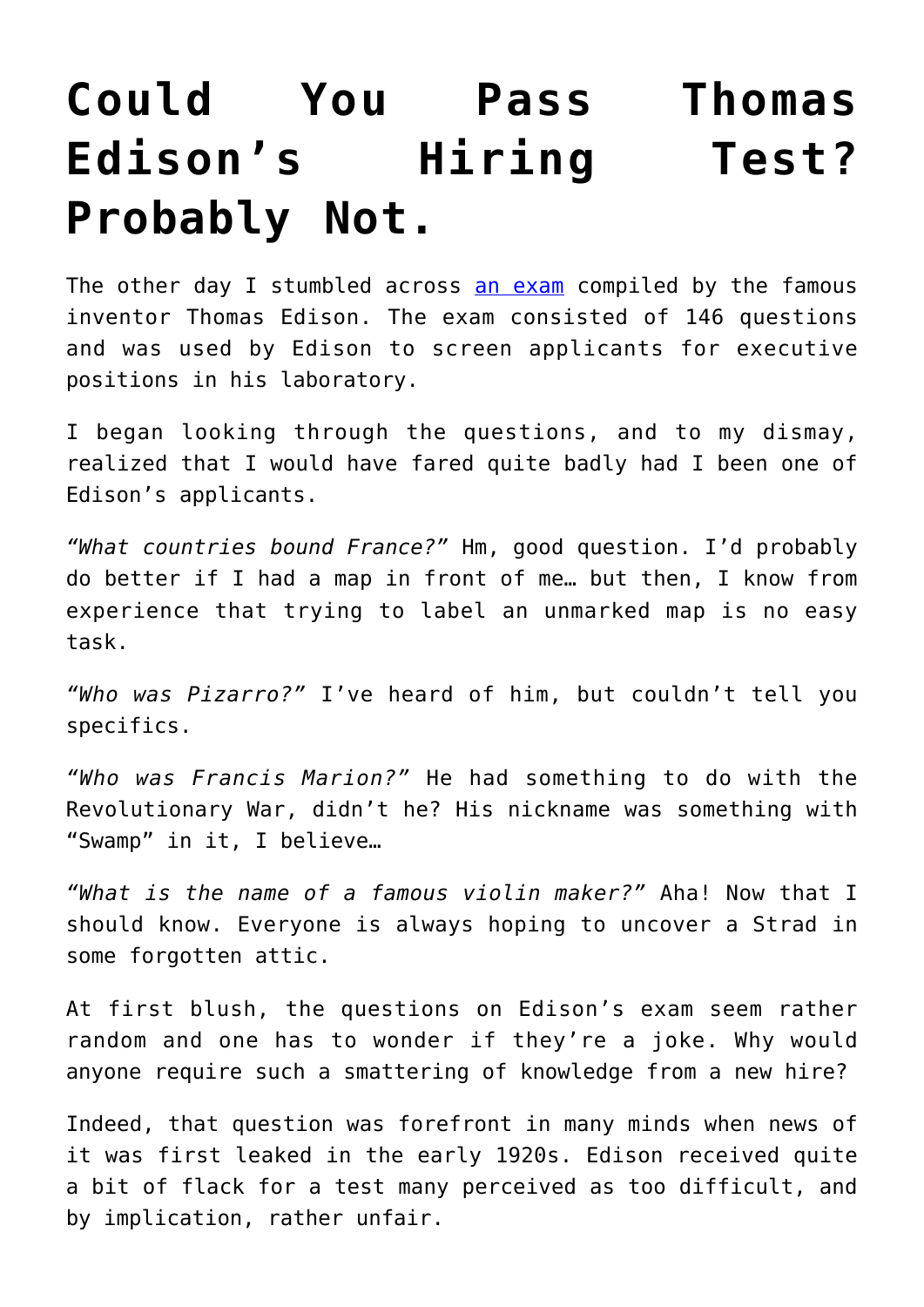But Edison had his reasons, as he explained to *[The Scientific](https://books.google.com/books?id=rYQ3AQAAMAAJ&pg=RA1-PA16&lpg=RA1-PA16&dq=What+do+you+know?+The+Edison+Questionnaire+%E2%80%93+Its+Aim,+Its+Results,+and+Its+Collateral+Significance&source=bl&ots=Bs-tn2FhzQ&sig=K_AmUydKWRSjXI1qTVBbhnhGWlM&hl=en&sa=X&ved=0ahUKEwjdmcuwl8vYAhUh5YMKHaIGDSEQ6AEILzAB#v=onepage&q&f=false) [American](https://books.google.com/books?id=rYQ3AQAAMAAJ&pg=RA1-PA16&lpg=RA1-PA16&dq=What+do+you+know?+The+Edison+Questionnaire+%E2%80%93+Its+Aim,+Its+Results,+and+Its+Collateral+Significance&source=bl&ots=Bs-tn2FhzQ&sig=K_AmUydKWRSjXI1qTVBbhnhGWlM&hl=en&sa=X&ved=0ahUKEwjdmcuwl8vYAhUh5YMKHaIGDSEQ6AEILzAB#v=onepage&q&f=false)*. He wanted employees who demonstrated stellar memories. Drawing on what he believed to be common knowledge that every student would learn in school, Edison demanded a 90 percent passage rate, declaring:

*"A man who has not got 90 per cent of these facts at his command is deficient either in memory, as discussed already, or in the power of acquiring facts, as I shall presently make clear. And either deficiency is fatal for my purposes."*

It's no secret that American education doesn't place a lot of value on memory anymore. The ability to create or know how to find the correct information is what many appear to aim for. As such, many of today's students would likely fail Mr. Edison's test, having had the information go in one ear and out the other as they pass on to the next grade.

But what if today's schools did prioritize memory? Would this one change help them pass Edison's 146-question exam?

To be honest, I don't think so. While looking through the exam, I began to make a tally of the general categories which each question fell under. Some fell under the category of scientific knowledge. A comparable amount fell under a miscellaneous, general knowledge category. But an overwhelming number of them were drawn from the subject we classify as social studies, which is made up of geography, history, and civics.

The trouble is, many schools don't focus on social studies much anymore. Citing numbers from the National Center for Education Statistics, a [2011 report](http://www.edexcellencemedia.net/publications/2011/20110216_SOSHS/SOSS_History_FINAL.pdf) from the Fordham Foundation declares that social studies instruction time has fallen rapidly in recent decades. As the report notes, "That means – assuming typical class periods of 45-50 minutes a day – that students lost the equivalent of four weeks of social studies instruction…."